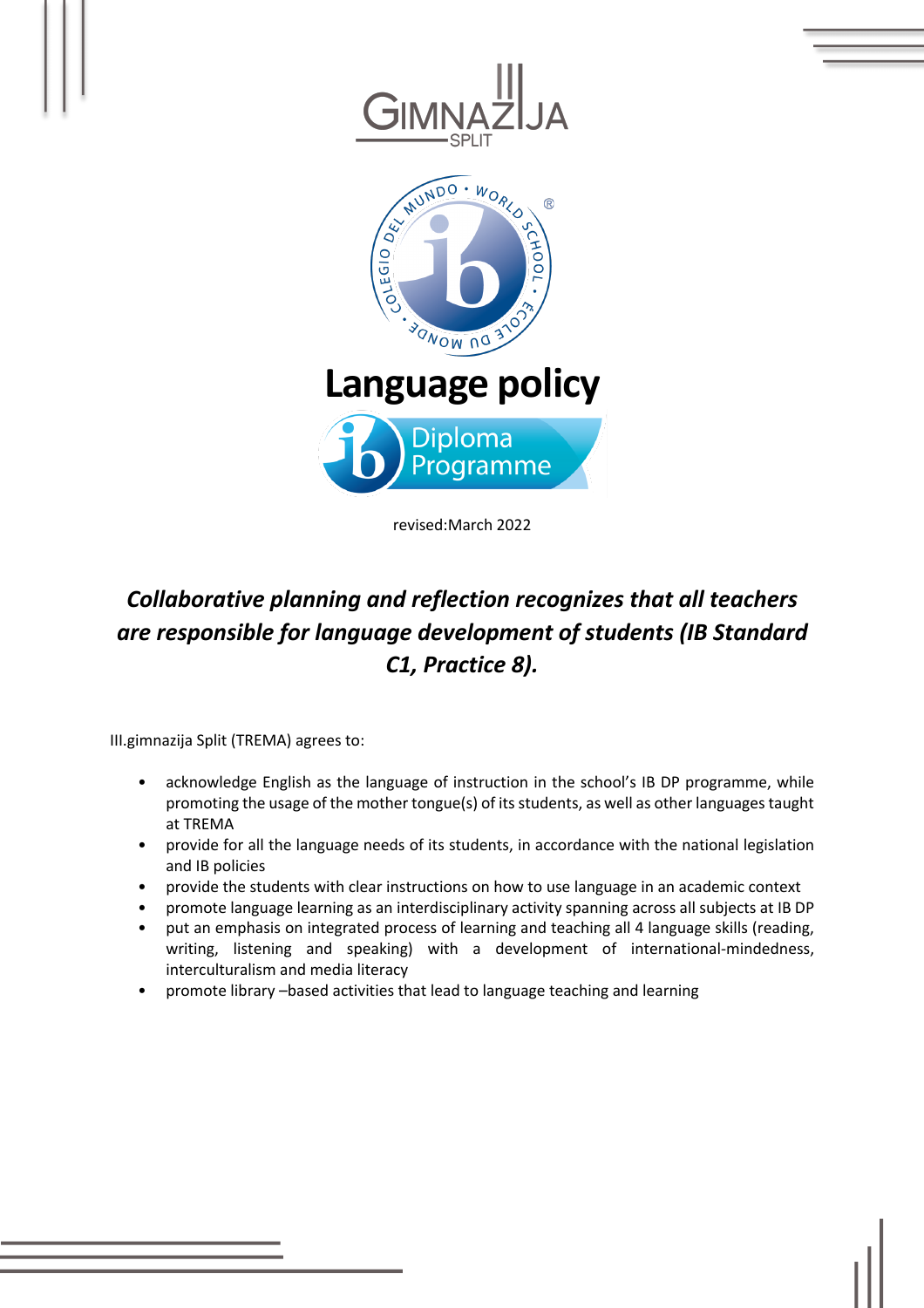

#### **School language profile**

As a candidate school for the Diploma Programme, we are committed to supporting multilingualism as fundamental to increasing intercultural understanding and international-mindedness.

English and Croatian are languages of teaching and learning in the IB department, as well as languages of communication. Teachers use English as language of instruction and are responsible for introducing, developing and reinforcing specific, subject related register.

IB language philosophy of placing a high value to mother tongue learning is highly appreciated and followed in TREMA. It is also the basis for the language provision for both literature and language acquisition.

The following language options are offered in school:

Language and Literature:

- Croatian A Literature (SL & HL)
- English A Language and literature (SL&HL)

Language Acquisition:

- English B (SL & HL)
- Italian ab initio (SL)

Language B courses are organised in a way that aims at developing all four skills (reading, listening, writing, speaking), and thus prepare students for the final assessment based on the assessment criteria provided by the IB. Various teaching strategies are applied and students are involved as much as possible in the process of self-assessment. Due to the fact that students come from different educational systems, it may happen that a mixed ability group is formed, so that some extra time has to be devoted to practising grammar/vocabulary in order to create a more homogenous group, and therefore, more efficient in its progress. Teaching will be organised mostly in 90 minuteslessons – this enables the teacher to organise lessons efficiently. It is suitable for larger units, leaves enough time to discuss homework in the classroom, do enough grammar/vocabulary exercises, do pair or group work, make presentations of either personal or group projects, do listening or writing tasks etc. All students have access to the Internet at school and during Language B lessons they work with the materials prepared by a teacher, but are also encouraged to use their own time for the purposes of foreign language acquisition. They also use relevant literature which is at their disposal at the school library.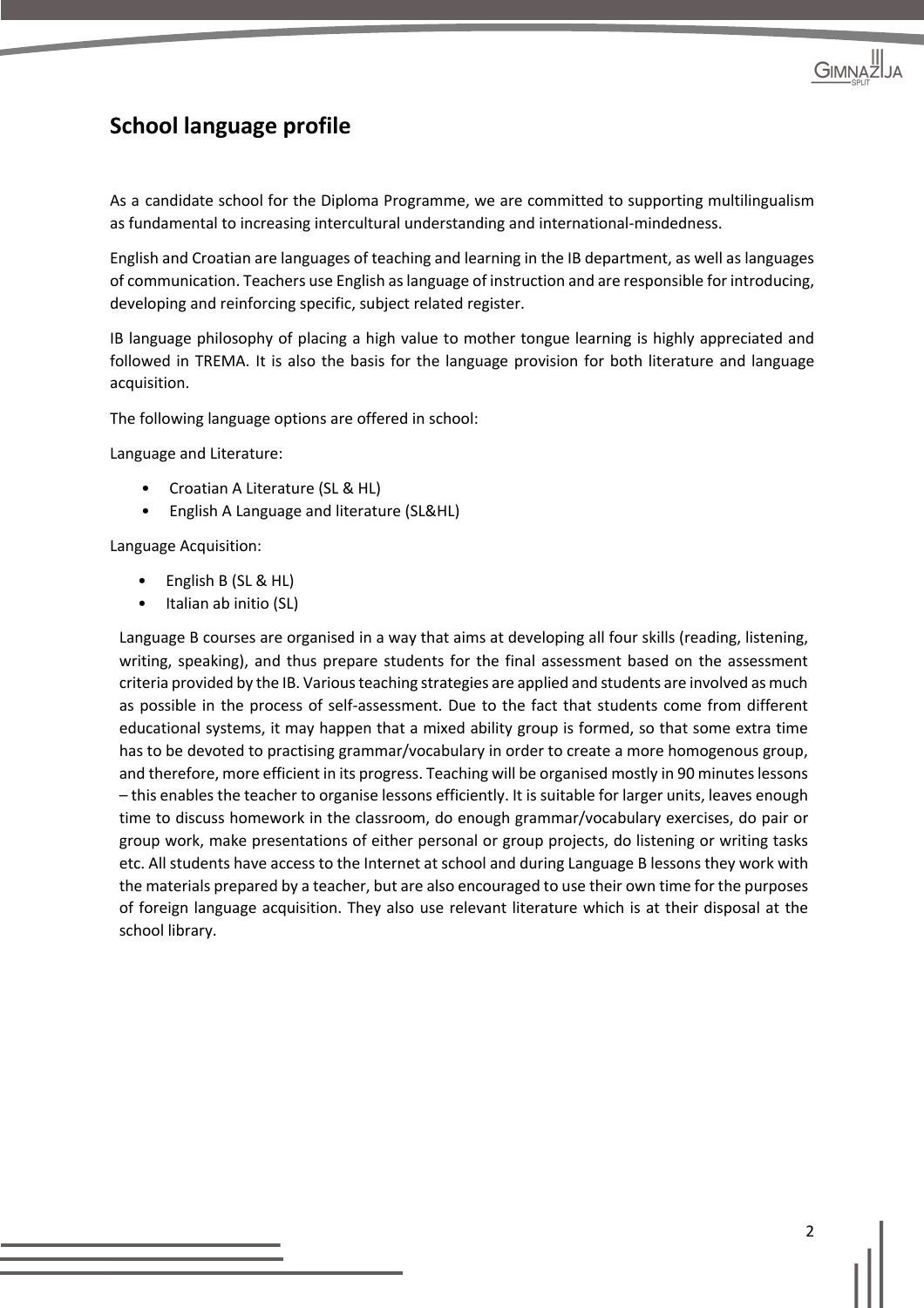#### **Croatian language policy**

All Croatian students and citizens have to take Croatian Language and Literature course as it is regulated by the national educational regulations on mother language policy, a requirement of the Ministry of education, especially if the students decide to study in Croatia, as all universities and colleges in Croatia require from students Croatian language 'matura' exam at either high or sometimes standard level. Because of the regulations and requirements of the Ministry of Education the Croatian syllabus in part has to follow Croatian syllabus from the national curriculum but in terms of philosophy and especially assessment criteria it also follows IB principles and practices. However, there is usually a small group of Croatian students who were either born or have spent most of their lives in an English-speaking environment, and whose Croatian is not very good to easily follow Croatian as language A, therefore the school will provide additional classes of Croatian for such students to prepare them better for the demands of Language and Literature- Croatian. Finally, since the host country's language is Croatian the school believes that the foreign students should learn the language of the host country as it makes their lives outside the school community much more comfortable and everyday communication with Croatian citizens a lot easier, if they have at least a basic knowledge of Croatian. In addition to all the above mentioned, all of the DP teachers are Croatian so our students can also benefit from them as far as Croatian is concerned.

#### **Support for mother tongues**

Although the international student body in our school will be quite small, and most students in the DP will be Croatian or Croatian citizens, the school will try to support as many mother tongues as possible. A literature course in your mother tongue is called a "Language A Literature SSST SL" course. Language A stands for all the native languages that are offered by the IB, SSST stands for School Supported Self Taught and SL for Standard Level. It is important to note that it takes time to organise tutoring in Language A Literature SSST SL so it is recommended to discuss with this with the SSST coordinator at least three months before starting DP Studies at TREMA. Although the school will help with finding a tutor (online), tutoring will incur a fee.

#### **School community**

TREMA recognizes that administrators, teachers, librarian and other school staff require professional development in the fields of language learning and teaching. As TREMA does not have a separate cohort of teachers for the national curriculum and IB DP, all IBDP teachers teach in the national curriculum as well or hold an administrative function. Because of that, teachers, librarians and administrators use all the acquired knowledge and skills in their everyday work, both in IB DP and other realms of school activities.